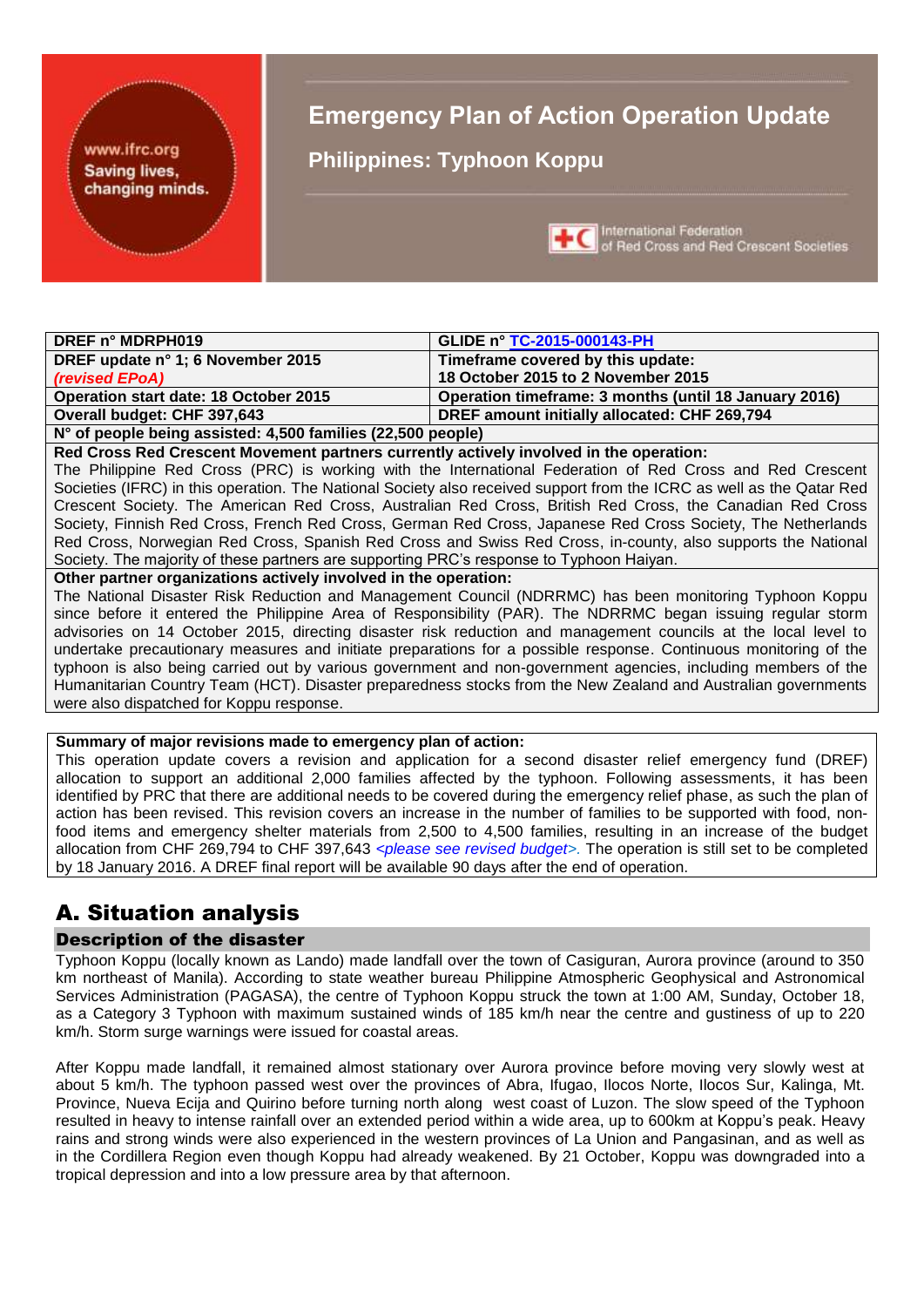

It was reported that most of the island of Luzon received over 300 mm of rain within 5 days. Some areas near the typhoon's path were shown to be saturated with over 760 mm of rainfall. This amount of rainfall is close to what is normally recorded for a month at the same time of the year.

Severe flooding was reported in the regions of Central Luzon (Nueva Ecija and Pampanga provinces) and Cagayan Valley (Isabela and Cagayan provinces) with floodwater level reaching over four metres in some places. Multiple flooding incidents were reported as rainwater flowed down from the mountains to the river basins below. The rest of Cagayan Valley, Ilocos Region and Cordillera Administrative Region were also impacted by landslides.

As a result of the flooding many roads were made impassable and bridges washed away. Whole barangays (villages) and rice paddies were submerged by flood waters. In many cases the water current was particularly fast causing significant damage to housing stock and infrastructure. Rice due to be harvested from the beginning of November was heavily impacted by the floods which will result in low crop yield and loss of income for a large part of the community who rely on this as their sole income. This compounds the impact of El Niño which has brought low rainfall and hence reduced the crop yield.

In Aurora province, where Koppu made landfall, reports were received consistent with the impact of a large scale slow moving typhoon in a relatively rural province. A total of eight towns in the province of Aurora were severely affected and during the height of the typhoon, several communities were isolated as roads were impassable due to landslides and strong current of flood water coming from overspill of Abuleg River in Dinalungan.

Also in Nueva Ecija province, reports indicated communities being totally submerged by approximately 1.5 to 2 metres of flood as Pampanga river overflowed - with floods up to a storey high in some areas and families being rescued from roof tops of their houses. In total, 27 towns and 5 cities in Nueva Ecija were affected by the typhoon. Out of these affected areas, Gabaldon, Luuk, Palayan, San Antonio, Gapan City and Cabanatuan City were severely affected and isolated for 48 hours due to high level of flood and its strong current.

Further north in the provinces of Isabela and Cagayan, large areas of agricultural land were also flooded. A total of 5 provinces, 1 city and 12 municipalities were declared under State of Calamity. As flood waters recede and people start to return to their homes, evacuation centres are now emptying. However, in some areas where there remains flooding or where people have lost their homes, several thousand families are still at the evacuation centres or have moved in with their relatives. Many of these families are the most vulnerable and reliant on support for the first weeks after the disaster.

The extent of the disaster is now clearer as the flood waters continue to recede and assessment teams are reporting back. So far a summary of statistics reported by NDRRMC are shown in the table below: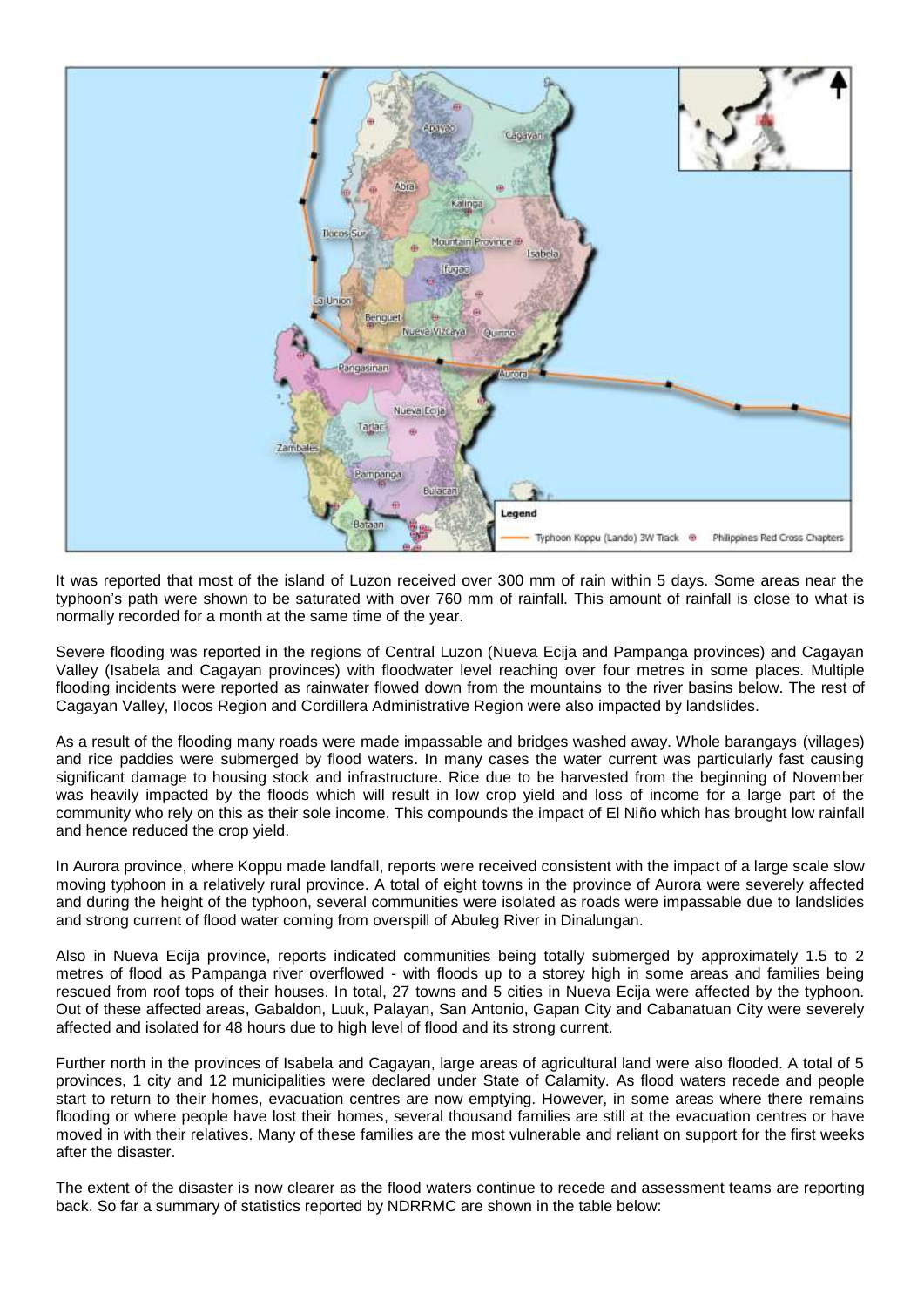#### **Table 1: Effects of typhoon Koppu (as of 1 November)**

| <b>Category</b>                  | <b>Impact</b>                                            | <b>Remarks</b>                                                                                                                    |
|----------------------------------|----------------------------------------------------------|-----------------------------------------------------------------------------------------------------------------------------------|
|                                  | 7 regions                                                | Ilocos, Cagayan Valley, Central Luzon,<br>Calabarzon, Bicol, Cordillera Administrative<br>Region and National Capital Region      |
| Affected                         | 25 provinces                                             |                                                                                                                                   |
|                                  | 3,445 barangays                                          |                                                                                                                                   |
|                                  | 733,152 families / 3,126,127 people                      |                                                                                                                                   |
| Evacuation centres (EC)          | 37 centres operational                                   | Reduced from 445. Due to the floods, some of<br>these are remaining open for longer than<br>normal.                               |
| Evacuated – inside EC's          | 2,399 families / 9,122 persons                           | Remains inside EC's as of 30 October                                                                                              |
| Evacuated – outside<br>EC's      | 163,627 families / 704,441 persons                       |                                                                                                                                   |
| Casualties                       | 48 people dead / 83 people injured /<br>4 missing        |                                                                                                                                   |
| Houses                           | 18,788 destroyed                                         | These government figures will increase as<br>numbers from all affected provinces are<br>tallied. In Aurora where the Typhoon made |
|                                  | 118,885 partially damaged                                | landfall, the numbers are currently 970<br>houses destroyed and 5,460 damaged.                                                    |
| Schools and health<br>facilities | Damage is reported in Aurora, Nueva<br>Ecija and Isabela |                                                                                                                                   |
| Agricultural assets              | 9.6 billion Philippine peso (PHP)<br>(CHF 202.7 million) | The most destructive impact of the storm has<br>been on livelihoods.                                                              |
| Damage to<br>infrastructure      | PHP 1.3 billion (CHF 27.4 million)                       |                                                                                                                                   |

#### Summary of current response

PRC continuously monitored the typhoon through its Operations Centre (OpCen) that functions 24/7 and conditions on the ground via its wide chapter network. In preparation for a prompt response, PRC chapters activated their response teams, and alerted chapter staff, community health volunteers and Red Cross 143 volunteers<sup>1</sup> for response. Other standard preparedness response measures were conducted, with existing preparedness stocks, rescue boats and



PRC provided families with 2- to 3-day food ration and standard nonfood items (2 blankets, 2 plastic mats, 2 10L jerry cans, 1 hygiene kit, 2 mosquito nets and 1 tarpaulin). *(Photo: Noel Celis/IFRC)*

1

other equipment readied and put on stand-by for potential dispatch/deployment to areas where they may be needed. The initial priority for PRC was the deployment of water search and rescue (WASAR) teams, provision of food and water, and setting up welfare desks in evacuation centres and distributing essential non-food items.

PRC national headquarter (NHQ) also released funds to cover immediate operational expenses and to cover the deployment of assessment teams as well as transportation of relief supplies.

IFRC embedded two field delegates in PRC rapid assessment teams. IFRC also deployed one communications delegate and provided a photographer to support communications. IFRC has also contributed two vehicles and drivers to support PRC assessments.

On 17 October, before the typhoon's landfall, IFRC released relief stocks for 1,500 families consisting of tarpaulins, blankets, 10 litre jerry cans, hygiene kit, mosquito nets and sleeping mats. These were dispatched to Aurora, Isabela and Cagayan chapters to support 500 families in each of the provinces. IFRC stock for 200 families had previously been prepositioned in Nueva Viscaya Chapter. IFRC also provided support for logistics to deploy the stocks.

The IFRC Country Office for Philippines has also supported preparations by coordinating with the disaster management department of PRC and the disaster management unit of the Asia Pacific Regional Office in Kuala Lumpur, on preparedness planning. The programme coordinator of the country office is representing the IFRC in

<sup>&</sup>lt;sup>1</sup> Red Cross 143 is composed of 1 leader and 43 members who make 44 volunteers on site and who will "take charge" and be first to predict, plan, prepare, practice, report and respond. Red Cross 143 was created to strengthen the PRC at the community level, by serving as the eyes, ears, hands and feet of the PRC on the ground.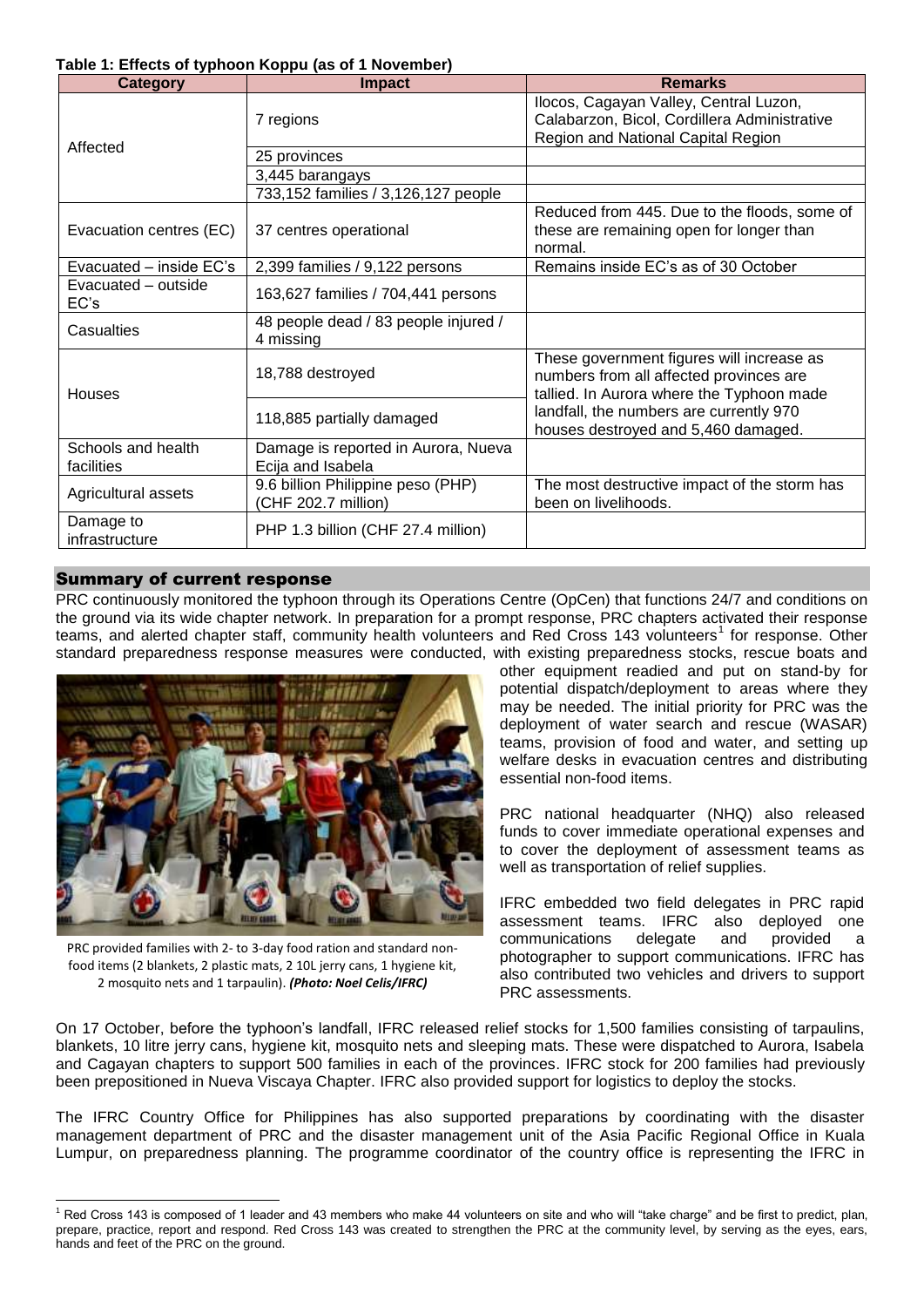NDRRMC and HCT meetings, together with relevant IFRC staff. Regular updates have been provided to both NDRRMC and HCT.

The information management delegate of the country office in Metro Manila, is supporting PRC in producing risk/hazard maps and compiling secondary data to augment preparedness and response planning.

With regards to this situation, this response is anchored to previous operations in the Philippines namely, Typhoon [Haiyan,](http://www.ifrc.org/en/publications-and-reports/appeals/?ac=mdrph014&at=0&c=&co=&dt=1&f=&re=&t=&ti=&zo=) [Typhoon Ketsana,](http://www.ifrc.org/en/publications-and-reports/appeals/?ac=mdrph005&at=0&c=&co=&dt=1&f=&re=&t=&ti=&zo=) [Typhoon Bopha,](http://www.ifrc.org/en/publications-and-reports/appeals/?ac=mdrph011&at=0&c=&co=&dt=1&f=&re=&t=&ti=&zo=) [Typhoon Maysak,](http://www.ifrc.org/en/publications-and-reports/appeals/?ac=mdrph018&at=0&c=&co=&dt=1&f=&re=&t=&ti=&zo=) and [typhoons and floods.](http://www.ifrc.org/en/publications-and-reports/appeals/?ac=mdrph012&at=0&c=&co=&dt=1&f=&re=&t=&ti=&zo=)

#### **Overview of Red Cross Red Crescent actors in-country**

The PRC works with the IFRC, the ICRC and other in-country partners – American Red Cross, Australian Red Cross, British Red Cross, the Canadian Red Cross Society, Finnish Red Cross, French Red Cross, German Red Cross, Japanese Red Cross Society, The Netherlands Red Cross, Norwegian Red Cross, Qatar Red Crescent Society, Spanish Red Cross and Swiss Red Cross.

This DREF is a contribution to the overall response plan of PRC. ICRC has made available food and non-food items. In addition, the Qatar Red Crescent Society has also supported with funds for food. Non-food item stocks prepositioned after Haiyan with support from New Zealand Aid and the Government of Australia have also been released by PRC for distribution.

#### **Movement Coordination**

The Philippine Country Office currently has a programme coordinator in place who liaises frequently and supports coordination with the PRC, ICRC, Partner National Societies in-country, and external organizations as needed.

#### **Overview of non-Red Cross Red Crescent actors in-country**

#### *Coordinating with the authorities*

As auxiliary to the public authorities, PRC maintains a strong relationship with government bodies through participation or collaboration with (i) NDRRMC; (ii) the provincial, municipal and barangay disaster risk reduction and management councils; and (iii) the local government units defined in the Disaster Risk Reduction and Management Act from 2010. As a member of NDRRMC as well as regional, provincial and local DRRMCs, PRC coordinates with the central and local governments by participating in Pre Disaster Risk Assessment and preparedness meetings. The National Society is also providing regular updates to its International Red Cross Red Crescent Movement partners with in-country presence as well as with its bilateral external partners.

The IFRC Programme Coordinator is attending the coordination meetings called by The Office of Civil Defence and the Department of Social Welfare and Development to consider the then current situation and preparedness activities by the government. The Programme Coordinator is also attending HCT meetings.

#### *Inter-agency coordination*

At country level, PRC and IFRC participate in HCT forums held both during disasters and non-emergency times. PRC and IFRC are involved in relevant cluster information sharing, planning and analysis at all levels while IFRC supports PRC coordination efforts through representation in other relevant clusters as required. Regionally, the IFRC Asia Pacific Regional Office and Bangkok Country Cluster Support Team participate in regional Inter-Agency Standing Committee meetings.

#### Needs analysis and scenario planning

#### **Needs assessments**

PRC have assessed the emergency needs based on rapid assessments, chapter reports, government and other agency reports and assessments. PRC deployed four assessment teams – two before and two post landfall. As one of the main impacts of a typhoon is flooding, the overall impact has evolved over this past 12 days as the flood waters recede and the true impact is understood better.

#### **The needs**

With additional information available, based on the further analysis, it was determined that there will be a need to increase the emergency relief response to support affected families with food, non-food and emergency shelter items. The greatest needs are a result of the typhoon's direct impact in the coastal areas of Aurora and also the subsequent flooding inland areas such as Nueva Ecija, Isabela, Cagayan and west coast.

As the flood water recedes, people are returning to their homes and evacuation centres are now emptying. However, in some areas where there remains flooding or people have lost their houses, they remain in the centres or move to host families. NDRRMC reports there are still 2,399 families / 9,122 persons in 37 evacuation centres. Many of these are the most vulnerable who are also reliant on support for the first weeks after the disaster. PRC are providing services to the centres with hot meals, welfare desks, etc.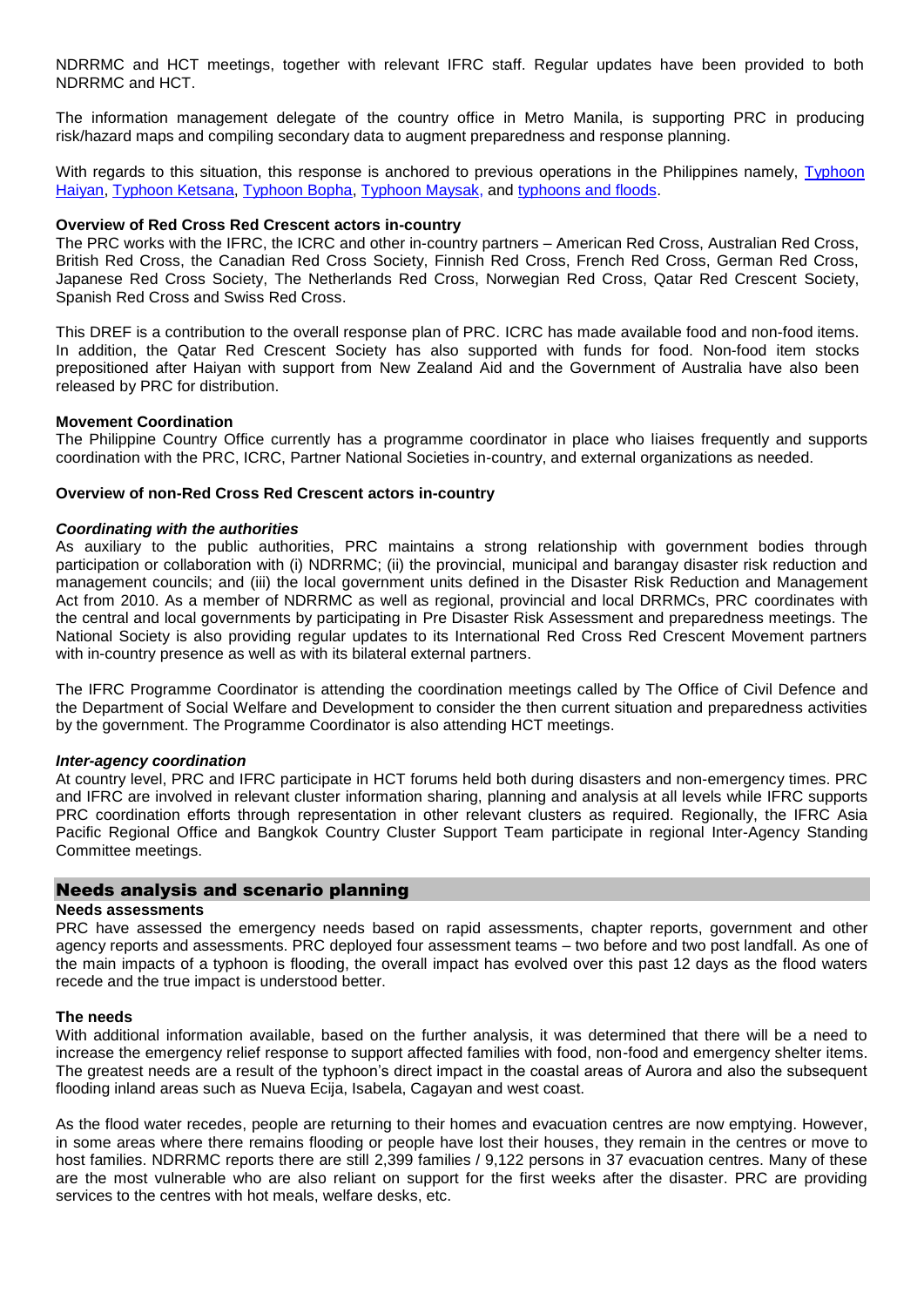The extent of flooding in the rice paddies was very visible in the river basins. The typhoon and flooding have washed away livelihoods, leaving many families with no means to meet basic needs. Due to the floods and now subsequent clean-up operation, the markets are still not fully functioning and families have lost their income. As such, there is still a need for food relief and PRC are providing food rations to support families for up to three days. PRC may move to unconditional cash grants to cover the immediate needs of the most vulnerable families for relief.

As the floods have washed away many of the personnel items, essential non-food items are also being distributed. Drinking water supply has been disrupted and PRC have responded by mobilizing water tankers. The impact on housing is now clearer with a reported 18,788 destroyed and 118,885 partially damaged. Here, emergency shelter is being supported with the distribution of tarpaulins.

**The original DREF request was to support 2,500 families in Aurora, Bulacan, Cagayan, Isabela and Nueva Ecija with non-food items. Based on the current assessment of needs for relief, PRC request to revise this upwards to support an additional 2,000 affected families in Benguet, Ifugao, Kalinga and Pampanga, bringing the total to 4,500 families supported by this operation, through the replenishment of pre-positioned stocks mobilized. While the budget is revised based on the provision of similar non-food items in the original DREF operation, assessments are ongoing to review the feasibility of a cash grant intervention. Should this be a feasible option, the support to these additional 2,000 families may be converted, and the plan and budget adjusted accordingly.**

#### **Beneficiary selection**

In its responses, PRC will ensure that programmes are aligned with its own as well as IFRC's commitment to take into account gender and diversity, for example by targeting women-headed households, pregnant or lactating women, and men and boys made vulnerable by the disaster, who have been forced to migrate. These groups will be considered according to the level of impact and more priority will be given to those who have lost their houses.

The main criteria for validation will prioritize most vulnerable households among the populations directly affected by the disaster and who have not received any or sufficient assistance from the government or other organizations. Other considerations will be people staying in evacuation centres; those who lack relevant resources to cope with basic humanitarian needs on their own; those belonging to the socially vulnerable households, including women-headed households and those with many dependent children; persons with disabilities and of low economic resources, and; the sick and elderly with low economic base.

Once beneficiaries are identified, each will be given a PRC beneficiary card with their and household members' names. The card will form the basis for the official recognition of bearers as beneficiaries of the PRC and during implementation PRC volunteers will countercheck if the names on the card are listed in distribution sheets. Upon receipt of any items or assistance, beneficiaries will sign award sheets or participating lists. With these records, cases of double-counting will be eliminated.

#### **Feasibility and delivery capacity**

The PRC chapters in Luzon have technical capacity and experience to deliver in this potential response with support from the PRC headquarters, the IFRC and other Movement partners, including for cash transfer programmes. All distributions of relief items and needs assessments were led and carried out by PRC staff and volunteers at the chapter level.

# B. Operational strategy and plan

#### Overall Objective

This DREF operation was revised to cater to the immediate needs of 4,500 families (22,500 people) affected by typhoon through provision of food and non-food relief supplies (or potentially through cash transfer if deemed feasible). It will also include the distribution of safe water and mobilization of communities to undertake environmental sanitation activities. It also covers support for PRC to mobilize chapters and volunteers, undertake rapid assessments and deploy emergency response units including the WASAR units.

#### Proposed strategy

This revised DREF is fully in line with current PRC and IFRC policies, procedures and commitments, and seeks to provide immediate support to the most affected communities with: food, non-food items, emergency shelter and safe drinking water. This helps to ensure that immediate food needs are met and shelter, water and sanitation conditions are improved, thereby reducing the prevalence of illnesses and diseases. Where markets permit, cash transfer will be considered as a methodology for response. The DREF also supported mobilization of PRC chapter, WASAR teams and assets used in response deployed to the most affected areas for floods. This revised DREF contributes to PRC's overall relief plan of action.

Any existing disaster preparedness stocks currently available in the warehouses are being deployed and distributed. This DREF allocation covers replenishment of these stocks.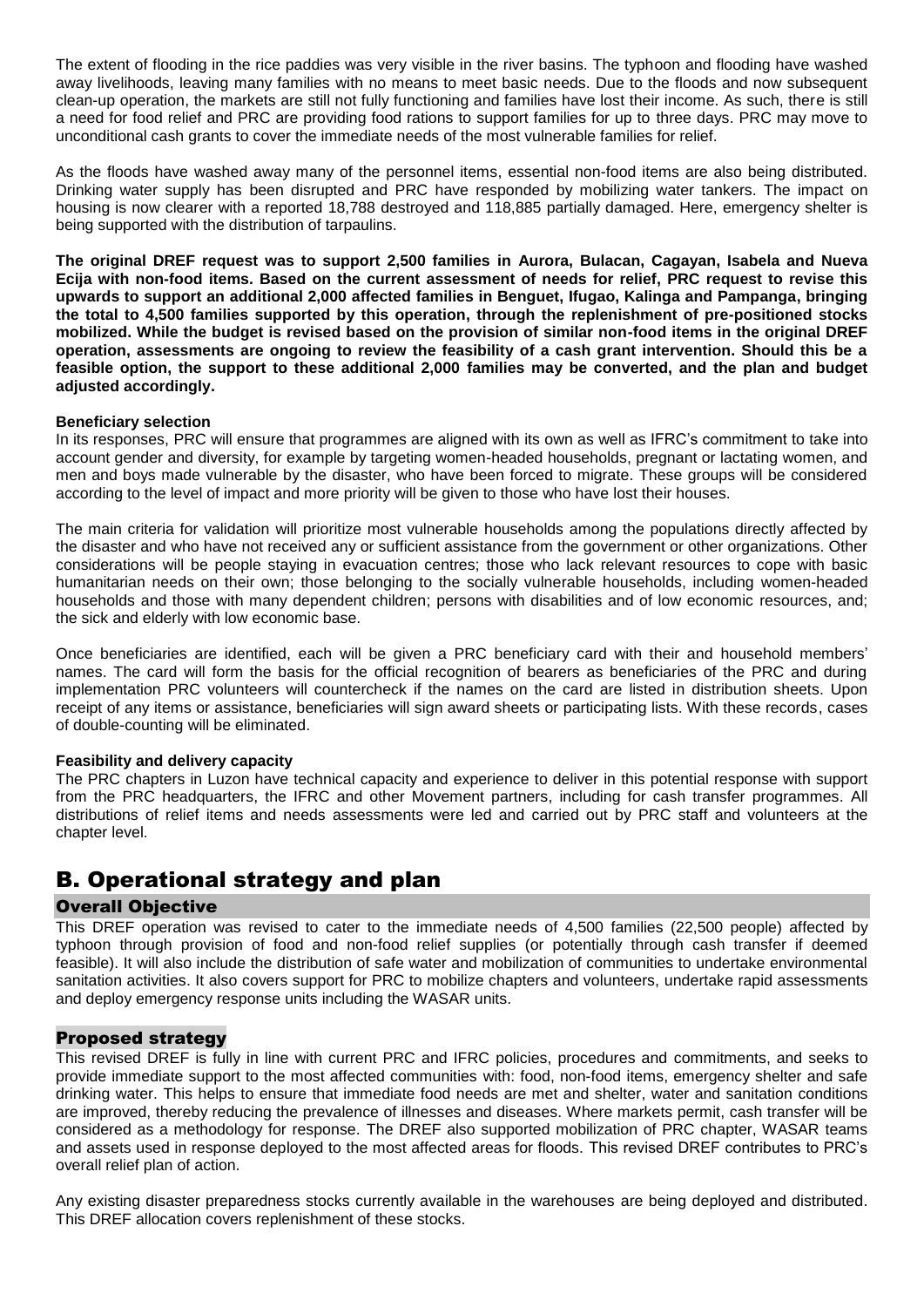This operation is expected to be implemented over three months, and will therefore be completed by January 2016.

#### Operational support services

#### Human resources

PRC rapid assessment teams and emergency response teams have been deployed along with chapter staff and volunteers. Two IFRC field delegates, a communications delegate and professional photographer were also deployed with the PRC assessment teams. One field delegate will follow up and report on distributions.

The IFRC Country Office in the Philippines is led by a head of country office and consists of some 50 national and 28 international staff in Manila and Haiyan affected areas. The operations manager, planning, monitoring, evaluation and reporting (PMER), logistics, information management (IM), finance and administration, are currently supporting this operation.

#### Logistics and supply chain

Logistics support is provided by an in-country IFRC team led by one coordinator and five delegates covering warehousing, procurement and fleet management as well as national staff based in Manila and the Chapters covered by operations. Logistics activities will aim to effectively manage the supply chain, including procurement, clearance, storage and forwarding to distribution sites following PRC and IFRC logistics procedures, with full audit trail.

#### Information technology and telecommunications

IFRC supports sustainable skills training and equipment maintenance knowledge of PRC staff and volunteers. The IM delegate at the country office is also supporting the PRC in producing risk/hazard maps to support readiness and planning.

#### Communications

IFRC has deployed a communications delegate to Nueva Viscaya Chapter along with a photographer/videographer. They are providing timely and accurate communications. They are supported by a Communications Officer in Manila. This will ensure that the wider Red Cross membership has immediate access to high quality audio-visual materials for use in their publicity efforts. Steps are also being taken to highlight PRC's preparedness measures via social media platforms and through direct engagement with local and international media.

#### Beneficiary communications and accountability

The provision of information and two-way engagement with the affected population is a key point to consider during the response operation, so that PRC activities can be adjusted according to the expectations, needs and concerns of affected communities. Beneficiary communication components and mechanisms will be incorporated across the various programme sectors and will be closely linked with planning, monitoring and evaluation processes in order to build an environment of transparency and accountability.

#### Planning, monitoring, evaluation and reporting (PMER)

Reporting on the operation will be made in accordance with the IFRC minimum reporting standards. One update will be issued during the operation's timeframe and a final report within three months of the end of the operation. Monitoring of distributions is carried out through the use of beneficiary distribution lists and feedback from beneficiary households themselves. Post distribution surveys will be undertaken to determine the level of satisfaction among the people who will be reached with assistance, particularly relief distributions.

#### Administration and finance

The IFRC Country Office finance provide the necessary operational support for review, validation of budgets, bank transfers, and technical assistance to the National Society on procedures for justification of expenditures, including the review and validation of invoices. The IFRC finance and administration team in Manila comprises one coordinator, one finance manager and three finance officers as well as two administration officers.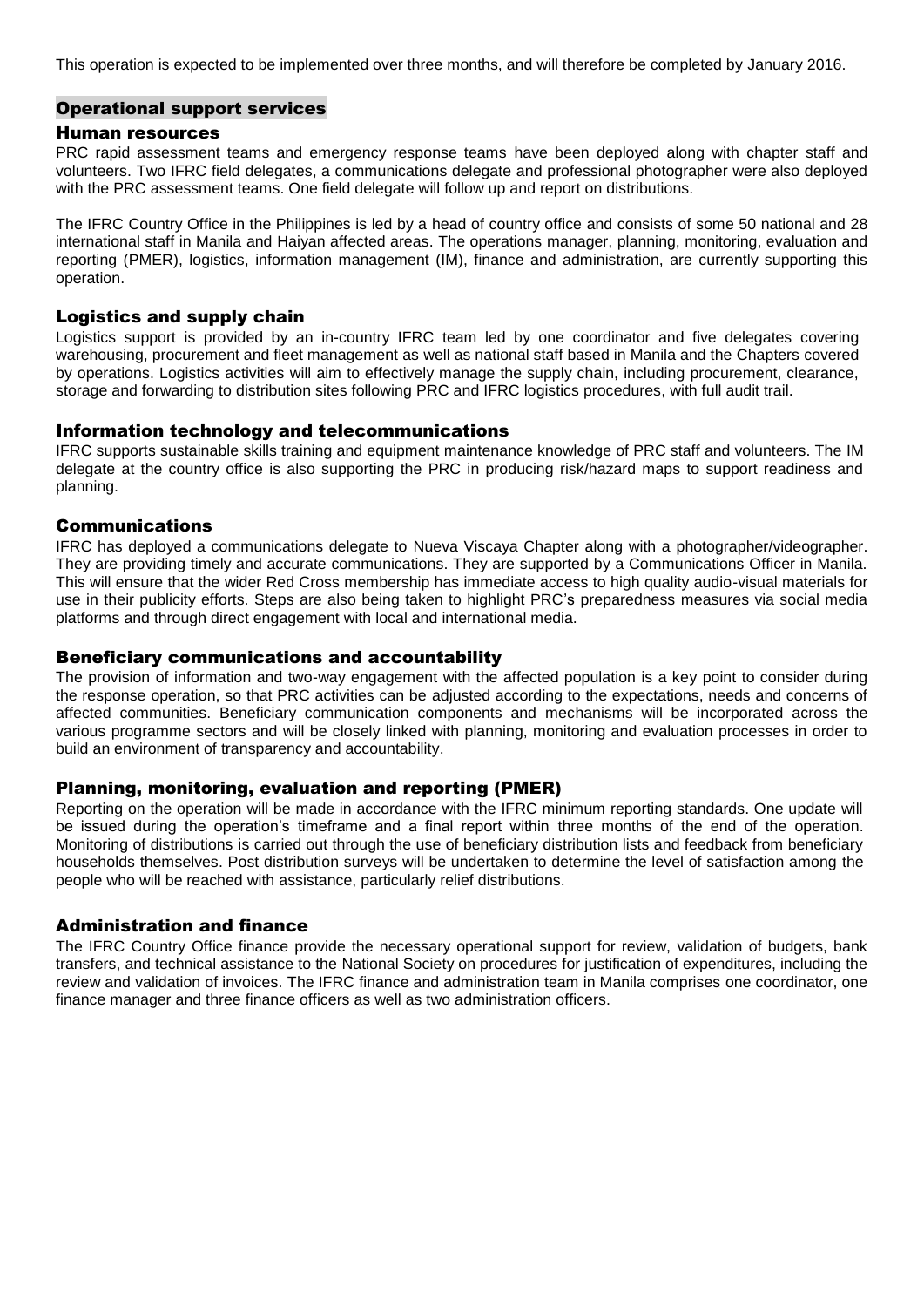## C. Detailed Operational Plan

#### Early warning & emergency response preparedness

| Early warning & emergency response preparedness                                                        |                                                                                      |                               |          |                          |  |
|--------------------------------------------------------------------------------------------------------|--------------------------------------------------------------------------------------|-------------------------------|----------|--------------------------|--|
| <b>Outcome 1: The Philippine Red</b><br><b>Output</b>                                                  |                                                                                      |                               |          | % of achievement         |  |
| Cross is better prepared to respond<br>to Typhoon Koppu                                                | <b>Output 1.1</b> Surge capacity from Manila<br>support to PRC's immediate responses |                               | provided | 100%                     |  |
| <b>Activities</b>                                                                                      |                                                                                      | Is implementation on<br>time? |          | % progress<br>(estimate) |  |
|                                                                                                        |                                                                                      | Yes (x)                       | No(x)    |                          |  |
| Place National Society staff and volunteers on stand-by in various<br>locations for immediate response |                                                                                      | Χ                             |          | 100%                     |  |
| Mobilize/deploy IFRC delegates available in-country to support PRC<br>in its immediate response        |                                                                                      | Χ                             |          | 100%                     |  |
| <b>Progress towards outcomes</b>                                                                       |                                                                                      |                               |          |                          |  |

PRC had been continuously monitoring the typhoon through its OpCen that functions 24/7 and conditions on the ground via its wide chapter network. In preparation for a prompt response, PRC chapters in areas that were in the direct path of the typhoon activated their response teams, and alerted chapter staff, community health volunteers and Red Cross 143 volunteers for response. Other standard preparedness response measures were conducted, with existing preparedness stocks, rescue boats and other equipment readied and put on stand-by for potential dispatch/deployment to areas where they may be needed, as the typhoon made landfall and caused floods.

#### **Table 2. Summary of assets deployed by PRC**

| <b>Search and rescue</b><br>assets | <b>Province</b>                   | Area of assignment    |
|------------------------------------|-----------------------------------|-----------------------|
|                                    |                                   | Nueva Ecija - 1 truck |
| 5 6X6 Trucks                       | NHQ - Manila                      | Pangasinan - 1 truck  |
|                                    |                                   | Bulacan - 1 truck     |
|                                    | NHQ - Subic                       | Bulacan - 2 trucks    |
| 3 Humvee units                     | NHQ – Manila                      | Bulacan - 3 vehicles  |
|                                    | <b>NHQ</b>                        | Nueva Ecija - 2 units |
|                                    |                                   | Bulacan – 2 units     |
| 8 Plastic rescue boats             | <b>Rizal Chapter</b>              | Bulacan - 1 unit      |
|                                    | Manila Chapter                    | Bulacan - 1 unit      |
|                                    | Olongapo City Chapter             | Bulacan – 2 units     |
|                                    | <b>Cavite Chapter</b>             | Pangasinan - 1 unit   |
| 4 Rubber rescue boats              | Laguna Chapter                    | Pangasinan - 1 unit   |
|                                    | Olognapo City Chapter             | Pangasinan - 1 unit   |
|                                    | Pangasinan - Dagupan City Chapter | Pangasinan - 1 unit   |
| 1 Steel Boat                       | <b>Bulacan Chapter</b>            | Bulacan - 1 unit      |
| 2 Kitchen mobile units             | <b>NHQ</b>                        | Nueva Ecija – 2 units |

#### **Table 3. PRC staff deployed**

| $18000$ $31100$ $3001$ $100$ $100$ |                              |                   |  |  |  |
|------------------------------------|------------------------------|-------------------|--|--|--|
| <b>Search and rescue</b>           | <b>Chapter and NHQ staff</b> | <b>Volunteers</b> |  |  |  |
| 79 WASAR team                      | 63 staff members             | 296               |  |  |  |

PRC WASAR teams rescued 728 individual and assisted 255 more in the first week of the response. A total of 29 welfare desks in evacuation centres were set up and provided psychosocial support to 11,001 individuals.

#### Quality programming

| <b>Quality programming</b>                                                                               |                                                                                                       |                               |       |                     |  |
|----------------------------------------------------------------------------------------------------------|-------------------------------------------------------------------------------------------------------|-------------------------------|-------|---------------------|--|
| <b>Outcome 2: Continuous and</b>                                                                         | <b>Output</b>                                                                                         |                               |       | % of achievement    |  |
| detailed assessment and analysis<br>is used to inform the design and<br>implementation of the operation. | <b>Output 2.1 Needs assessments are conducted and</b><br>response plans updated according to findings | 100%                          |       |                     |  |
| <b>Activities</b>                                                                                        |                                                                                                       | Is implementation on<br>time? |       | $\sqrt{2}$ progress |  |
|                                                                                                          |                                                                                                       | Yes $(x)$                     | No(x) |                     |  |
| Mobilize PRC staff and volunteers for assessments                                                        |                                                                                                       | Х                             |       | 100%                |  |
| Mobilize/deploy IFRC delegates available in-country to support PRC                                       |                                                                                                       | Х                             |       | 100%                |  |
|                                                                                                          |                                                                                                       |                               |       | (estimate)          |  |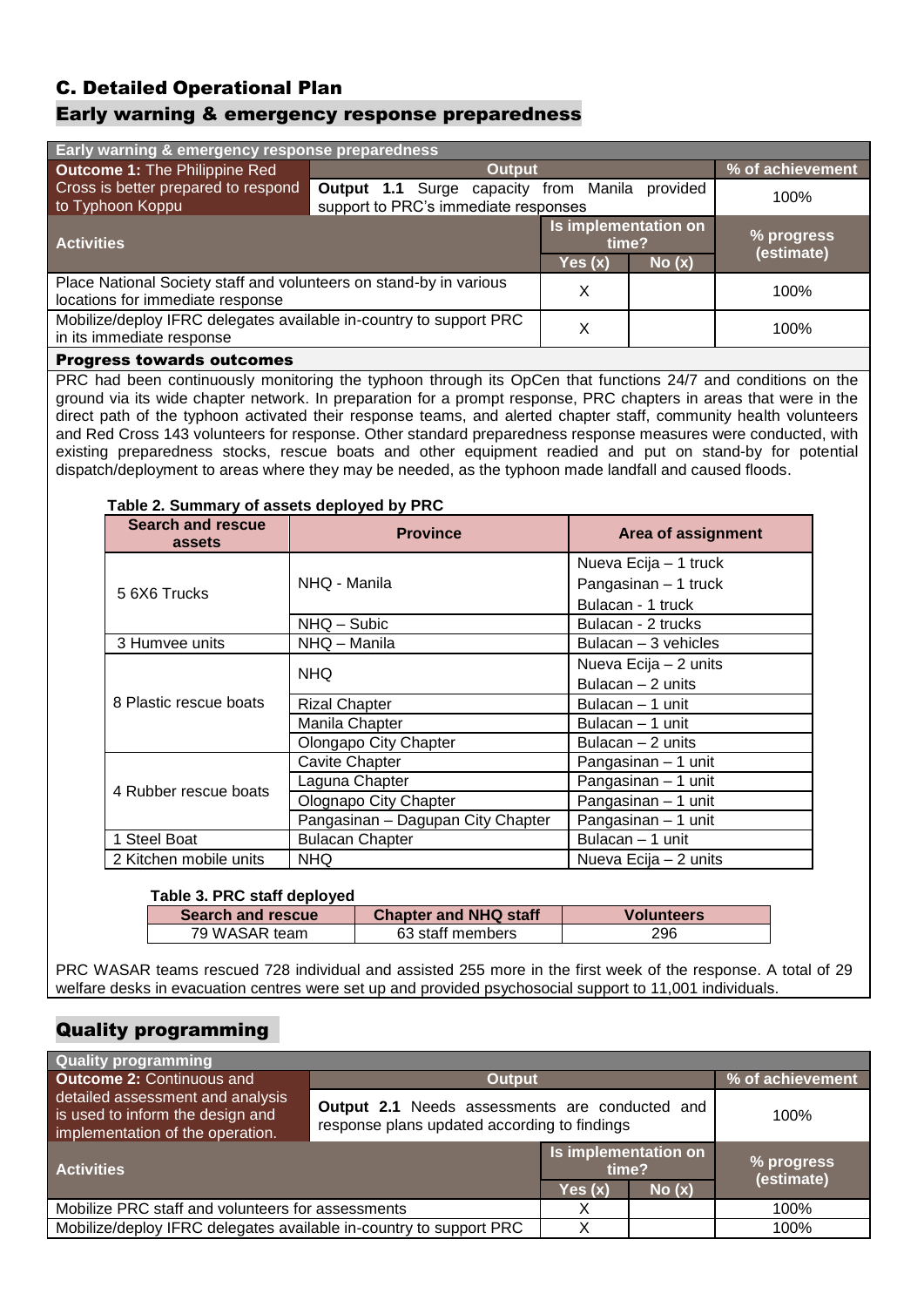| I in conducting assessments                                                            |  |      |
|----------------------------------------------------------------------------------------|--|------|
| Undertake assessments to determine specific needs of beneficiaries                     |  | 100% |
| Develop a response plan with activities that will meet identified<br>beneficiary needs |  | 100% |

#### Progress towards outcomes

Four teams from NHQ were mobilized to support the chapters for rapid assessments. IFRC embedded two field delegates in PRC rapid assessment teams. IFRC also deployed one communications delegate and provided a photographer to support communications. IFRC has also contributed two vehicles and drivers to support PRC assessments.

#### **Table 4. Assessment teams deployed**

| <b>Assessment</b><br>team | Date<br>deployed | <b>Location as of</b><br>21 October | <b>Notes</b>                                             |
|---------------------------|------------------|-------------------------------------|----------------------------------------------------------|
| $1*$                      | 16 October       | Nueva Ecija                         | Deployed pre landfall to the northeast Luzon, including  |
|                           |                  |                                     | Cagayan, Kalinga, Nueva Vizcaya and Santiago City.       |
|                           | 17 October       | Aurora                              | Deployed pre landfall to Baler, Aurora.                  |
|                           | 20 October       | Nueva Ecija                         | Deployed post landfall for rapid assessments starting in |
|                           | 20 October       | Nueva Ecija                         | Nueva Ecija                                              |
| reame with IERC delenatee |                  |                                     |                                                          |

Teams with IFRC delegates

| <b>Output</b>                                                                                                                                  |                                                                                                    |         |        | % of achievement |
|------------------------------------------------------------------------------------------------------------------------------------------------|----------------------------------------------------------------------------------------------------|---------|--------|------------------|
|                                                                                                                                                | Output 2.2 Additional assistance is considered where<br>appropriate and incorporated into the plan |         |        | 100%             |
| <b>Activities</b>                                                                                                                              | Is implementation on<br>time?                                                                      |         |        | % progress       |
|                                                                                                                                                |                                                                                                    | Yes (x) | No (x) | (estimate)       |
| Ensure that any adjustments to initial plans are informed by<br>continuous assessment of needs and through established feedback<br>mechanisms. |                                                                                                    | Х       |        | 100%             |
| Conduct post-action surveys to determine the level of satisfaction<br>among beneficiaries                                                      |                                                                                                    | Χ       |        | 0                |
| Monitor and report on distributions                                                                                                            |                                                                                                    | χ       |        | 50%              |
| <b>Progress towards outcomes</b>                                                                                                               |                                                                                                    |         |        |                  |

Based on continuous assessments conducted by PRC teams, information provided by chapters and from secondary sources, such as information from local and national authorities, PRC have identified a greater case load to cover for relief. As such, the number of families targeted to receive food, non-food relief items and emergency shelter materials increased from 2,500 to 4,500.

Assessments and distributions are still underway. Post distribution monitoring and satisfaction surveys are planned but not yet reported.

|                                                                                                                                                                                | <b>Output</b>                                                                                                                                             |                               |       | % of achievement |
|--------------------------------------------------------------------------------------------------------------------------------------------------------------------------------|-----------------------------------------------------------------------------------------------------------------------------------------------------------|-------------------------------|-------|------------------|
|                                                                                                                                                                                | Output 2.3 Mechanisms are in place to facilitate two-<br>way communication with and ensure transparency and<br>accountability to disaster-affected people |                               |       | 100%             |
| <b>Activities</b>                                                                                                                                                              |                                                                                                                                                           | Is implementation on<br>time? |       | % progress       |
|                                                                                                                                                                                |                                                                                                                                                           | Yes(x)                        | No(x) | (estimate)       |
| Provide appropriate information, including on the scope and content<br>of projects, to disaster affected people                                                                |                                                                                                                                                           | Χ                             |       | 100%             |
| Ensure that affected people can deliver feedback on programme<br>activities and/or report any complaints, in confidence, and that such<br>are actioned by PRC and its partners |                                                                                                                                                           | Χ                             |       | 100%             |
| <b>Progress towards outcomes</b>                                                                                                                                               |                                                                                                                                                           |                               |       |                  |

PRC staff and volunteers provided information to beneficiaries regarding the scope and content of the projects. This is done via the welfare desks and also through chapter staff and volunteers before and at distributions to mobilize and inform the community. Through a system of community engagement and accountability, PRC also applies feedback mechanisms wherein households are surveyed on the quality and appropriateness of the response. Information is being collected as of reporting and will be collated to provide a clear analysis of the programmes.

#### Water, sanitation and hygiene promotion

Needs analysis: In the aftermath of the typhoon, immediate access to safe water supply must be secured. Environmental sanitation activities, including clearing of debris and other community clean-up efforts, were needed in the aftermath of the typhoon. Hygiene promotion activities were also implemented to improve hygiene behavioral and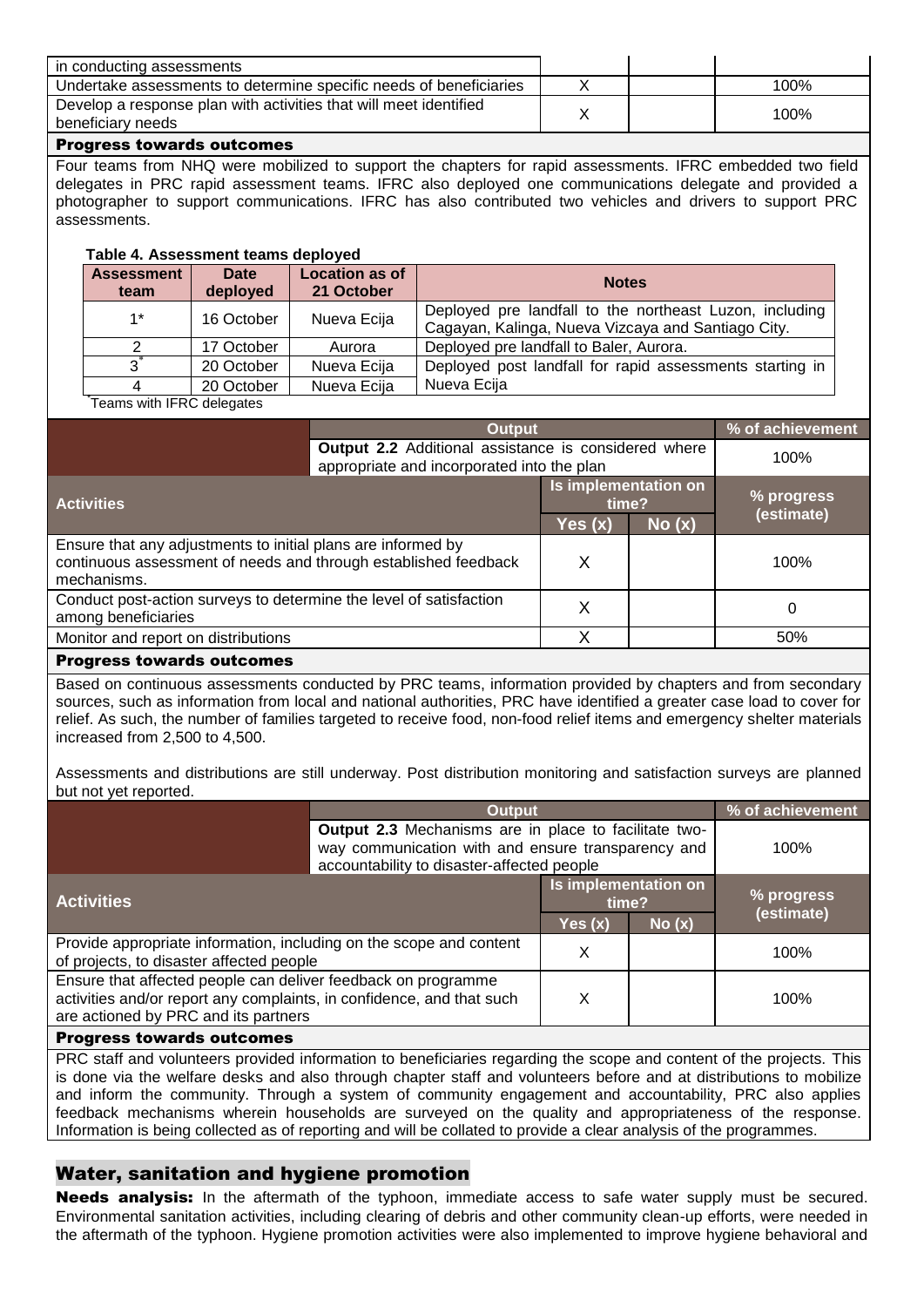bridge knowledge and practice of safe water and food handling as well as hygiene practices such as hand-washing so as to mitigate the threat of preventable diseases.

**Population to be assisted:** 4,500 households targeted with jerry cans, mosquito nets and hygiene kits will be provided with safe drinking water, including via trucking and bladders, they will also be reached with hygiene promotion

| Water, sanitation and hygiene promotion                               |                                  |                      |          |                  |  |
|-----------------------------------------------------------------------|----------------------------------|----------------------|----------|------------------|--|
| <b>Outcome 3: Risk of waterborne,</b><br><b>Output</b>                |                                  |                      |          | % of achievement |  |
| water-related and vector-borne                                        |                                  |                      |          |                  |  |
| disease in communities affected by                                    | <b>Output 3.1</b> Access to safe | water<br>by          | affected | $\frac{0}{0}$    |  |
| Typhoon Koppu reduced for 4,500<br>households.                        | communities increased            |                      |          |                  |  |
|                                                                       |                                  | Is implementation on |          | % progress       |  |
| <b>Activities</b>                                                     |                                  | time?                |          | (estimate)       |  |
|                                                                       |                                  | Yes $(x)$            | No(x)    |                  |  |
| Provide affected households in evacuation centres and in the          |                                  | X                    |          | $\%$             |  |
| community with safe water                                             |                                  |                      |          |                  |  |
| Collaborate with the relief sector in providing safe water storage in |                                  | Χ                    |          | 47%              |  |
| containers to target households                                       |                                  |                      |          |                  |  |
| <b>Progress towards outcomes</b>                                      |                                  |                      |          |                  |  |

As of reporting, PRC has distributed 2,972 10-litre jerry cans. This will ensure that water is stored in a safe container, thus reducing the risk of waterborne and water related diseases in the communities. Water infrastructure has been damaged by the flooding and now the Chapters are working with the local authorities to check the sufficient availability of safe drinking water.

|                                                                                                                                                 | <b>Output</b>                                                                                                          | % of achievement              |                               |                          |
|-------------------------------------------------------------------------------------------------------------------------------------------------|------------------------------------------------------------------------------------------------------------------------|-------------------------------|-------------------------------|--------------------------|
|                                                                                                                                                 | Output 3.2 Access to adequate sanitation in affected<br>communities increased.                                         | $\frac{0}{0}$                 |                               |                          |
| <b>Activities</b>                                                                                                                               |                                                                                                                        | time?<br>Yes $(x)$            | Is implementation on<br>No(x) | % progress<br>(estimate) |
| Mobilize and deploy PRC equipment for debris clearing                                                                                           |                                                                                                                        |                               |                               | $\%$                     |
| Mobilize community members to undertake environmental sanitation<br>activities, including debris cleaning                                       |                                                                                                                        |                               |                               | %                        |
| <b>Progress towards outcomes</b>                                                                                                                |                                                                                                                        |                               |                               |                          |
| No update as of reporting period.                                                                                                               |                                                                                                                        |                               |                               |                          |
|                                                                                                                                                 | <b>Output</b>                                                                                                          |                               |                               | % of achievement         |
|                                                                                                                                                 | Output 3.3 Knowledge, attitude and practice on safe<br>water, sanitation and hygiene by target population<br>increased |                               |                               | $\frac{0}{0}$            |
| <b>Activities</b>                                                                                                                               |                                                                                                                        | Is implementation on<br>time? |                               | % progress<br>(estimate) |
|                                                                                                                                                 |                                                                                                                        | Yes $(x)$                     | No(x)                         |                          |
| Recruit and train new or mobilize existing community health<br>volunteers to participate in hygiene promotion activities                        |                                                                                                                        |                               |                               | $\%$                     |
| Conduct hygiene promotion activities in target communities, in<br>collaboration with the relief team, health team and other relevant<br>sectors |                                                                                                                        |                               |                               | $\frac{0}{0}$            |
| <b>Progress towards outcomes</b>                                                                                                                |                                                                                                                        | 1.1.1.1.1.1.1.0.000           | TTL.                          | and the first            |

PRC conducted hygiene promotion activities in 6 provinces, reaching a total of 8,608 people. These activities aim to improve the knowledge, attitude and practice of sanitation and hygiene. Together with the provision of hygiene kits and mosquito nets (seen in section on household items) and jerry cans, these activities help reduce risks of waterborne and water-related diseases. PRC volunteers also conducted education sessions on the benefits of breastfeeding, reaching a total of 91 people.

#### Food security, Nutrition, and Livelihoods

Needs analysis: The extent of flooding in the rice paddies was very visible in the river basins. The typhoon and flooding have washed away livelihoods, leaving many families with no means to meet basic needs. Due to the floods and now subsequent clean-up operation, the markets are still not fully functioning and families have lost their income. As such, there is still a need for food relief and PRC are providing food rations to support families for up to three days. PRC may move to unconditional cash grants to cover the immediate needs of the most vulnerable families for relief.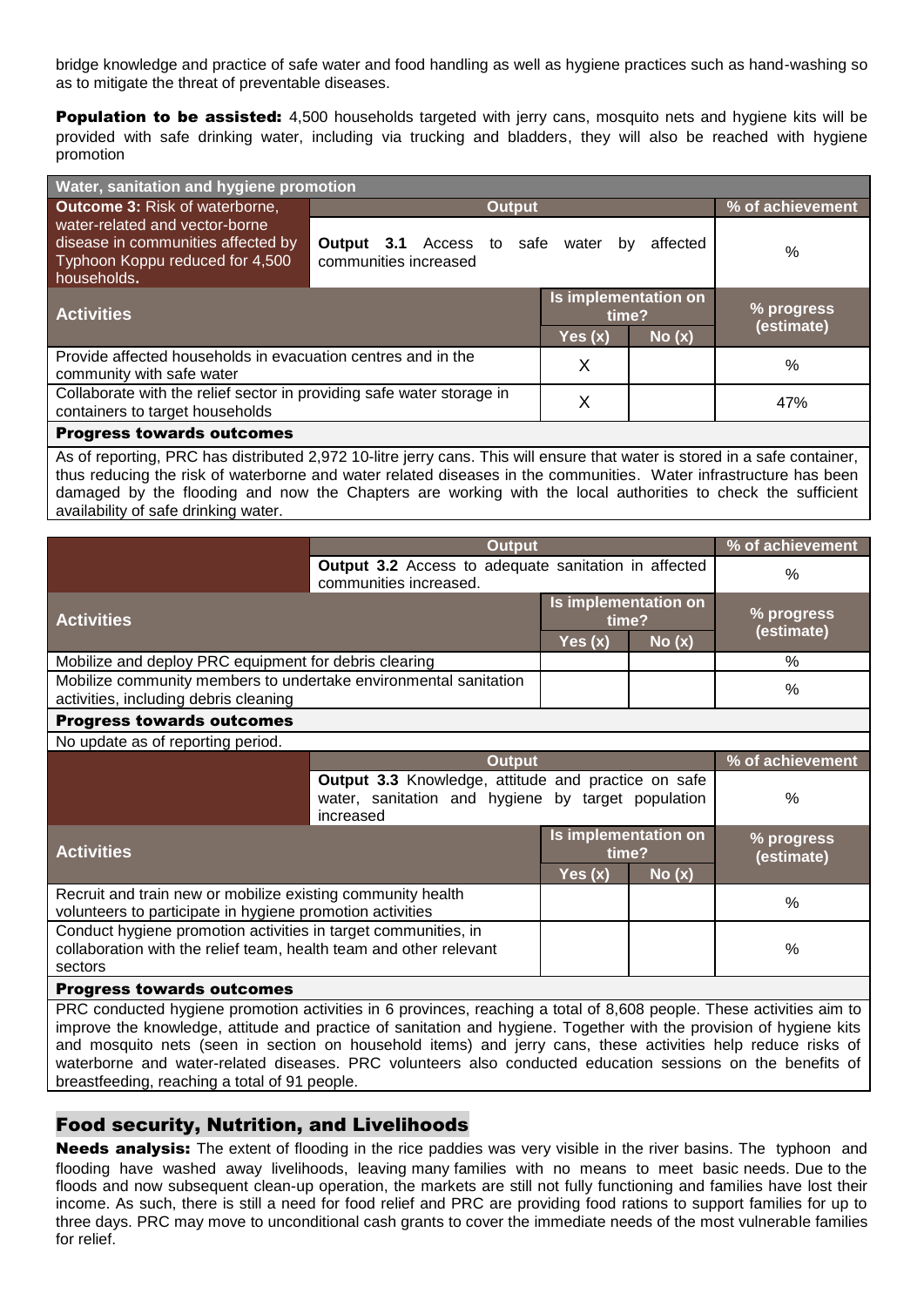**Population to be assisted:** Up to 1,500 households will be assisted with basic food rations. This takes into consideration the findings from needs assessments, consultation with the barangay committees and affected people, issues of gender, disability, age, and social exclusion which also constitute part of the PRC's established beneficiary selection criteria.

| Food security, Nutrition and Livelihoods                                                                                                                                                                                                 |                                                                      |                               |       |                  |  |
|------------------------------------------------------------------------------------------------------------------------------------------------------------------------------------------------------------------------------------------|----------------------------------------------------------------------|-------------------------------|-------|------------------|--|
| <b>Outcome 4: Basic food assistance</b>                                                                                                                                                                                                  | <b>Output</b>                                                        |                               |       | % of achievement |  |
| to meet the immediate food needs<br>of 4,500 households                                                                                                                                                                                  | Output 4.1 Affected families have access to basic food<br>assistance |                               | 100%  |                  |  |
| <b>Activities</b>                                                                                                                                                                                                                        |                                                                      | Is implementation on<br>time? |       | % progress       |  |
|                                                                                                                                                                                                                                          |                                                                      | Yes(x)                        | No(x) | (estimate)       |  |
| Mobilize volunteers and provide them with orientation on the<br>beneficiary revalidation process and distribution protocols                                                                                                              |                                                                      | X                             |       | 100%             |  |
| Identify, register, verify and mobilize beneficiaries for distribution                                                                                                                                                                   |                                                                      | Χ                             |       | 100%             |  |
| Distribute basic food items to 500 affected households                                                                                                                                                                                   |                                                                      | Χ                             |       | 100%             |  |
| <b>Progress towards outcomes</b>                                                                                                                                                                                                         |                                                                      |                               |       |                  |  |
| At the time of reporting, PRC has provided hot meals to 10,799 individuals in evacuation centres across several<br>provinces, as well as 6,669 families (33,345 people) with 2 to 3 days food ration consisting of 4 packets of noodles, |                                                                      |                               |       |                  |  |

### Shelter and settlements (and household items)

four canned meat and five kilogrammes of rice.

Needs analysis: Based on previous experience, needs were expected in the sectors of immediate relief and emergency shelter as thousands of households risk being displaced if their houses are damaged or destroyed. Furthermore, thousands of households sought temporary shelter in evacuation centres and required essential items to meet immediate needs in a dignified manner. This operation therefore supported provision of non-food items, including mosquito nets, sleeping mats, blankets, hygiene kits, and jerry cans as well as emergency shelter items (tarpaulins).

Population to be assisted: Up to 4,500 households will be assisted with emergency shelter (tarpaulins) and nonfood relief items.

| Shelter and settlements (and household items)                                                          |                                                                                        |                               |                        |                  |  |
|--------------------------------------------------------------------------------------------------------|----------------------------------------------------------------------------------------|-------------------------------|------------------------|------------------|--|
| <b>Outcome 5: The immediate shelter</b>                                                                | <b>Output</b>                                                                          |                               |                        | % of achievement |  |
| and settlement needs of the<br>population affected by Typhoon<br>Koppu are met for 4,500<br>households | <b>Output 5.1</b> Essential household items are provided to<br>the target population   |                               |                        | %                |  |
| <b>Activities</b>                                                                                      |                                                                                        | Is implementation on<br>time? |                        | % progress       |  |
|                                                                                                        |                                                                                        | Yes (x)                       | $N$ o $\overline{(x)}$ | (estimate)       |  |
| Identify, register, verify and mobilize beneficiaries for distributions                                |                                                                                        | X                             |                        | 100%             |  |
| Mobilize and transport non-food items to affected areas                                                |                                                                                        | X                             |                        | 70%              |  |
| Distribute non-food items to affected households                                                       |                                                                                        | X                             |                        | 70%              |  |
|                                                                                                        | <b>Output</b>                                                                          |                               | % of achievement       |                  |  |
|                                                                                                        | <b>Output 5.2</b> Emergency shelter assistance is provided to<br>the target population |                               | $\frac{0}{0}$          |                  |  |
| <b>Activities</b>                                                                                      |                                                                                        | Is implementation on<br>time? |                        | % progress       |  |
|                                                                                                        |                                                                                        | Yes $(x)$                     | No(x)                  | (estimate)       |  |
| Identify, register, verify and mobilize beneficiaries for distributions                                |                                                                                        | X                             |                        | 100%             |  |
| Mobilize and transport emergency shelter items (tarpaulins) to<br>affected areas                       |                                                                                        | X                             |                        | 11%              |  |
| Distribute emergency shelter items to affected households                                              |                                                                                        | X                             |                        | 11%              |  |
| <b>Progress towards outcomes</b>                                                                       |                                                                                        |                               |                        |                  |  |

On 17 October, IFRC initially released relief stocks for 1,500 families consisting of tarpaulins, blankets, 10-litre jerry cans, hygiene kits, mosquito nets and sleeping mats. These were dispatched to Aurora, Isabela and Cagayan chapters. IFRC is also providing support for logistics to deploy the stocks. Distribution of this stock began on Tuesday, 20 October.

As of reporting, PRC, dispatching their own stocks and IFRC stocks, have been able to provide plastic mats to 6,498 households, blankets to 5,238, mosquito nets to 3,757, hygiene kits to 2,871, sleeping kits to 867. A total of 2,206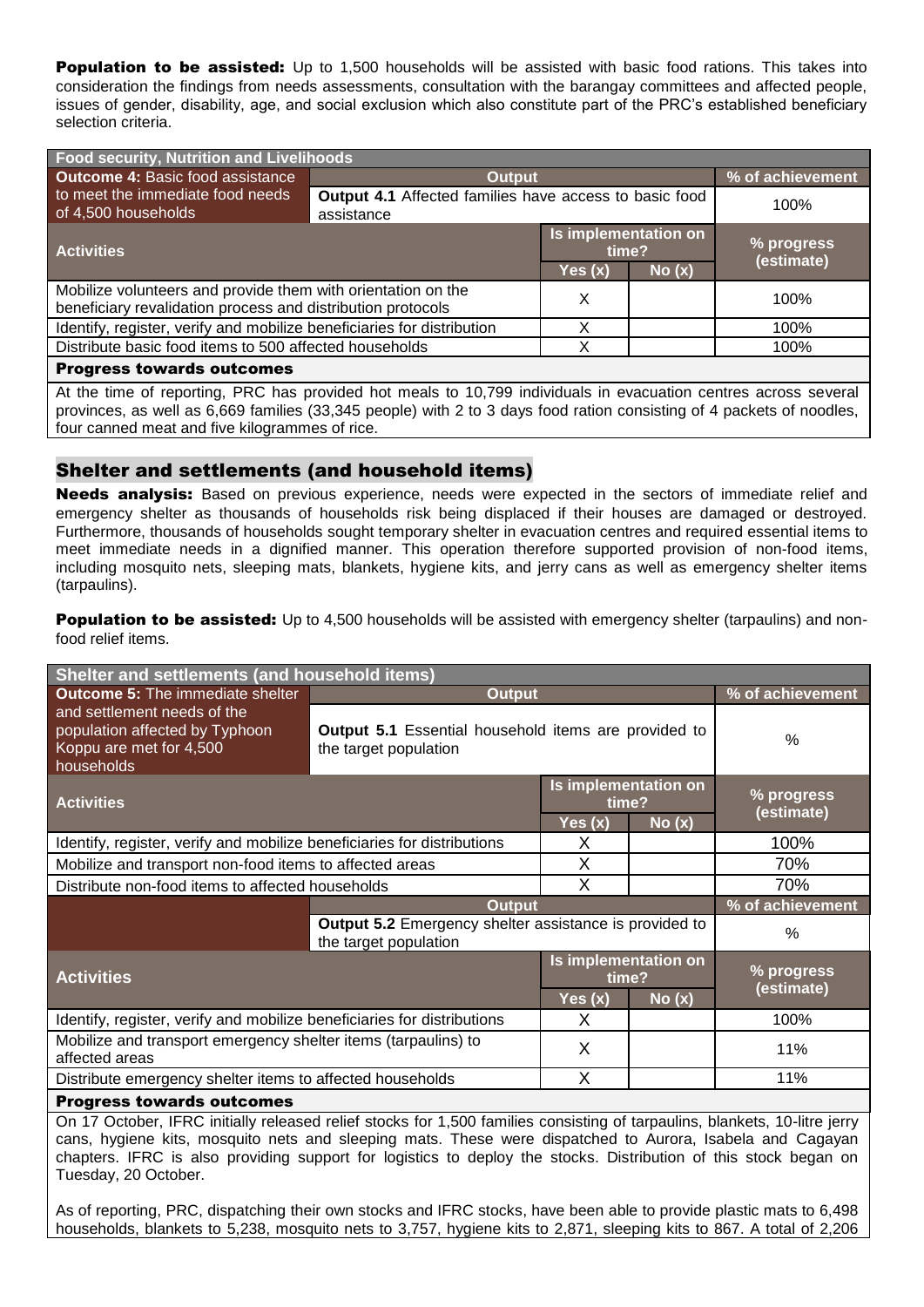households have also received tarpaulins to be used as emergency shelter.

The DREF allocation will be utilized to replenish stocks good for 4,500 families to ensure that there will be ample supply of non-food and emergency shelter stocks in case of another disaster.

| <b>PRC distribution</b><br>(no. of households<br>supported) | <b>Items</b>                             | IFRC support (no. of<br>households<br>supported) | <b>Notes on IFRC support</b>                                                                                         |
|-------------------------------------------------------------|------------------------------------------|--------------------------------------------------|----------------------------------------------------------------------------------------------------------------------|
| 5,238                                                       | <b>Blanket</b><br>(2 per household)      | 1,500                                            | Distributed to households in:<br>$\bullet$ Aurora<br>• Cagayan<br>• Isabela                                          |
| 3,757                                                       | <b>Mosquito net</b><br>(2 per household) | 2,300                                            | Distributed to households in:<br>$\bullet$ Aurora<br>$\bullet$ Bulacan<br>• Cagayan<br>• Isabela<br>$\bullet$ Tarlac |
| 6,498                                                       | <b>Plastic mat</b><br>(2 per household)  | 1,500                                            | Distributed to households in:<br>$\bullet$ Aurora<br>• Cagayan<br>$\bullet$ Isabela                                  |
| 2,972                                                       | 10 L jerry can<br>(2 per household)      | 1,500                                            | Distributed to households in:<br>• Aurora<br>• Cagayan<br>• Isabela                                                  |
| 2,871                                                       | <b>Hygiene kit</b><br>(1 per household)  | 1,500                                            | Distributed to households in:<br>• Aurora<br>$\bullet$ Cagayan<br>• Isabela                                          |
| 2,206                                                       | <b>Tarpaulin</b><br>(1 per household)    | 500                                              | Distributed to households in:<br>• Aurora                                                                            |

#### **Table 5. Overall relief response by PRC**

# D. Budget

Please refer to the revised budge[t below.](#page-12-0)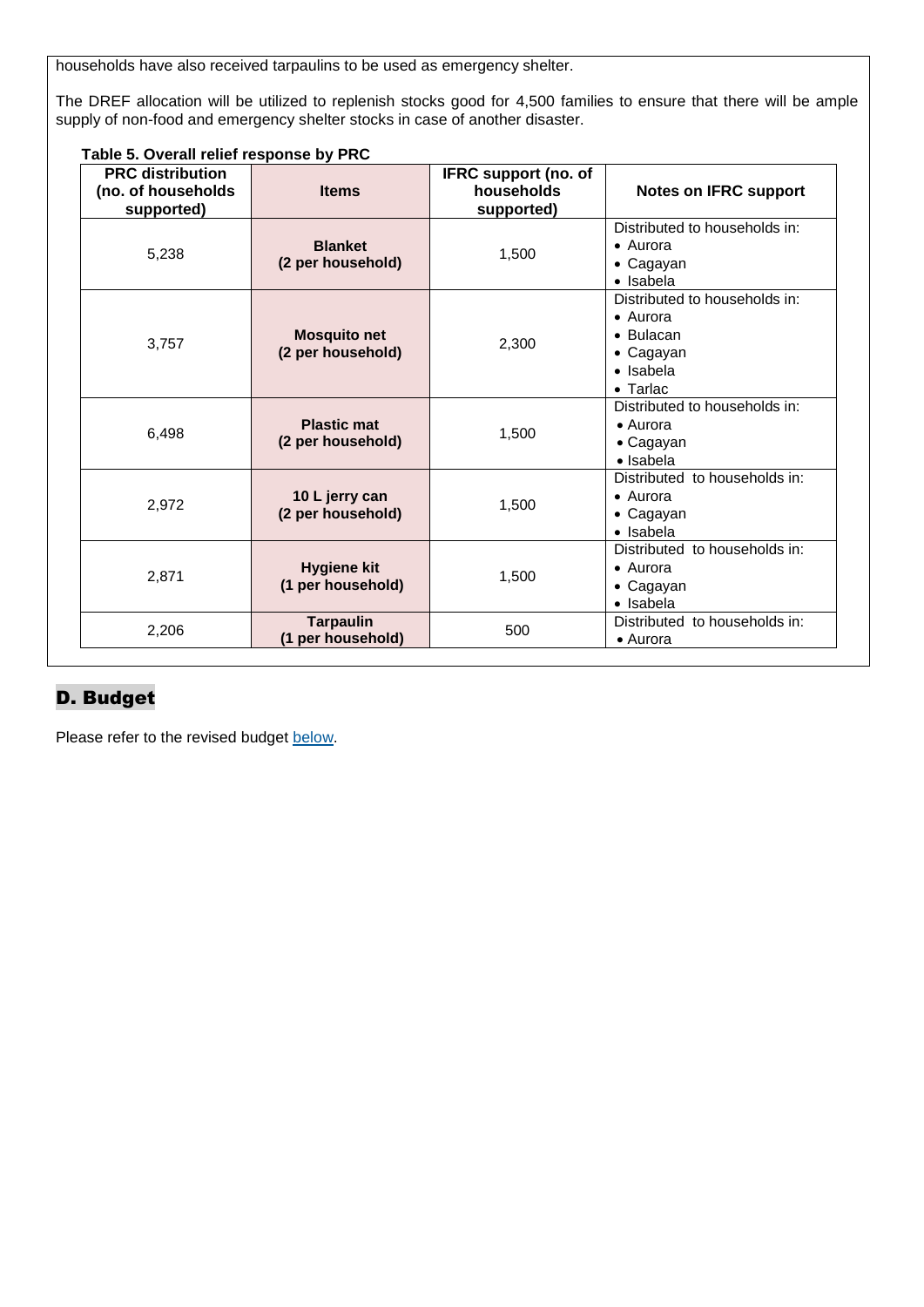| Reference<br>documents                                           | <b>Contact Information</b><br>For further information specifically related to this operation please contact:                                                                                                                                                                                   |
|------------------------------------------------------------------|------------------------------------------------------------------------------------------------------------------------------------------------------------------------------------------------------------------------------------------------------------------------------------------------|
| $\overline{\mathsf{M}}$<br>Click here for:<br>MDRPH019<br>(DREF) | <b>Philippine Red Cross:</b><br>• Gwendolyn Pang, Secretary General, +63 2 525 5654; secgen@redcross.org.ph                                                                                                                                                                                    |
|                                                                  | <b>IFRC Philippine Country Office:</b><br>Kari Isomaa, Head of Country Office, +63 2 336 8622; kari isomaa@ifrc.org<br>• Patrick Elliott, Operations Manager, +63 998 961 2140; patrick.elliott@ifrc.org                                                                                       |
|                                                                  | In the Asia Pacific Regional Office, Kuala Lumpur:<br>Martin Faller, Head of Operations, martin.faller@ifrc.org<br>Necephor Mghendi, Operations Coordinator, +6012 224 696;<br>necephor.mghendi@ifrc.org<br>• Patrick Fuller, Communications Manager, +60 3 9207 5705; patrick.fuller@ifrc.org |
|                                                                  | For resource mobilization and pledges:<br>· Diana Ongiti, Senior Relationship<br>Officer; mobile: +60 12 371<br>2004.<br>diana.ongiti@ifrc.org<br>• Please send all pledges for funding to <b>zonerm.asiapacific@ifrc.org</b>                                                                  |
|                                                                  | For planning, monitoring, evaluation and reporting enquiries<br>In Asia Pacific Regional Office:<br>• Peter Ophoff, Head of Planning, Monitoring, Evaluation and Reporting (PMER), +60<br>3 9207 5775; peter.ophoff@ifrc.org                                                                   |
|                                                                  | In IFRC Geneva:<br>Christine South, Senior Officer, Operations Quality Assurance; phone: +41 22 730<br>4529; christine.south@ifrc.org                                                                                                                                                          |

#### **How we work**

All IFRC assistance seeks to adhere to the **Code of Conduct** for the International Red Cross and Red Crescent Movement and Non-Governmental Organizations (NGO's) in Disaster Relief and the **Humanitarian Charter and Minimum Standards in Humanitarian Response (Sphere**) in delivering assistance to the most vulnerable. The IFRC's vision is to inspire**, encourage, facilitate and promote at all times all forms of humanitarian activities** by National Societies, with a view to **preventing and alleviating human suffering**, and thereby contributing to the maintenance and promotion of human dignity and peace in the world.

The IFRC's work is guided by Strategy 2020 which puts forward three strategic aims:



Save lives. protect livelihoods, and strengthen recovery from disaster and crises.





Promote SOCial inclusion and a culture of<br>non-violence and peace.